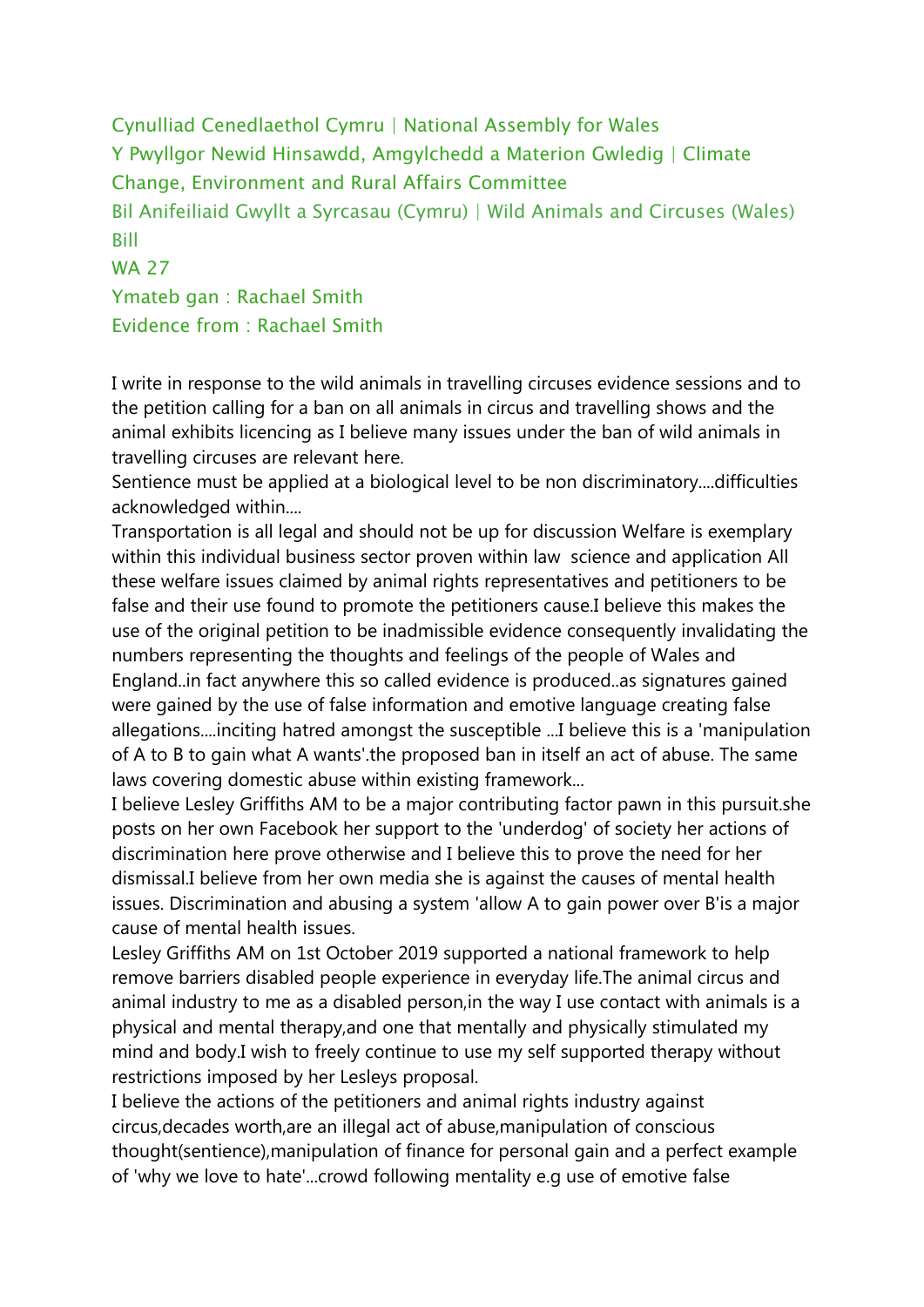information to increase hatred to gain a following to manipulate for A to gain power over B.

Why does B have to keep proving to A by evidence and licensing that B is correct when A is the accuser? why does B have to keep paying to prove their innocence when already proven by licensing and regulations already imposed by A's claims originally to prove B correct?

Is this not abuse and non deployment of laws regarding protection of peaceable living,protection of B against harm from A and separation of a person's within a society? Where does innocent until proven guilty apply here? Here the circus are innocent and the petitioners and supporting industry are guilty...requiring action through criminal law.

I believe the licensing application will action the same ways of

discrimination...example :why will A have to have a license and B not?again an act of the innocent having to prove themselves to others that are imposing the believe that animal owners do not respect sentience and ignore the animals welfare requirements broad spectrum ownership....and implying a falsely advertised belief.

In answer to why so few supporters of circus with animals have responded,I believe the majority of the population,especially those responsible for animals have zero faith in animal rights industry especially the RSPCA ,and due to this take zero interest in what they say,or the falsified promotion of these industries,as practical evidence and personal experiences have proven their inclusion in practice to be detrimental to animal welfare as an integral part of their actions.

The bubble we live unis a bubble created by blind faith that our governing bodies will act within the law for us,and do the unbiased jobs the governing bodies are believed to carry out .....severe lack of knowledge within general public needs addressing between what's happening in assembly and the direct contact with the general populance.

I am disgusted that Welsh government have to time restrict this particular case due to sunset clauses imposed by previous government no longer dealing with this contentious issue.it creates an unjust situation for all.my concerns if your report does not support the laws of discrimination,rights of persons and trade by january,the legitimate standing of licenses goodwill run out ..licenses need to be unnecessary by law of the Animal welfare act 2006 coverage or need extending again as they are viable effective licensing.my concern that if we do not address this it will lessons proof the circus had to ensure its protection against abuse and allegations made by other parties as it is the only form of protection in action.

Self regulation of the Animal welfare act 2006 is evident and sufficient for all other industries within society.I also believe Joyce Watson to be a biased member of committee due to her personal attack using words including 'selectiveness towards Thomas Chipperfield ...I found it very derogatory and an insult to him.

I call for the prosecution of these acts of discrimination and abuse,and to compensate the victims with consideration to the historical and present harassment of these people ,as within any other sector of society.